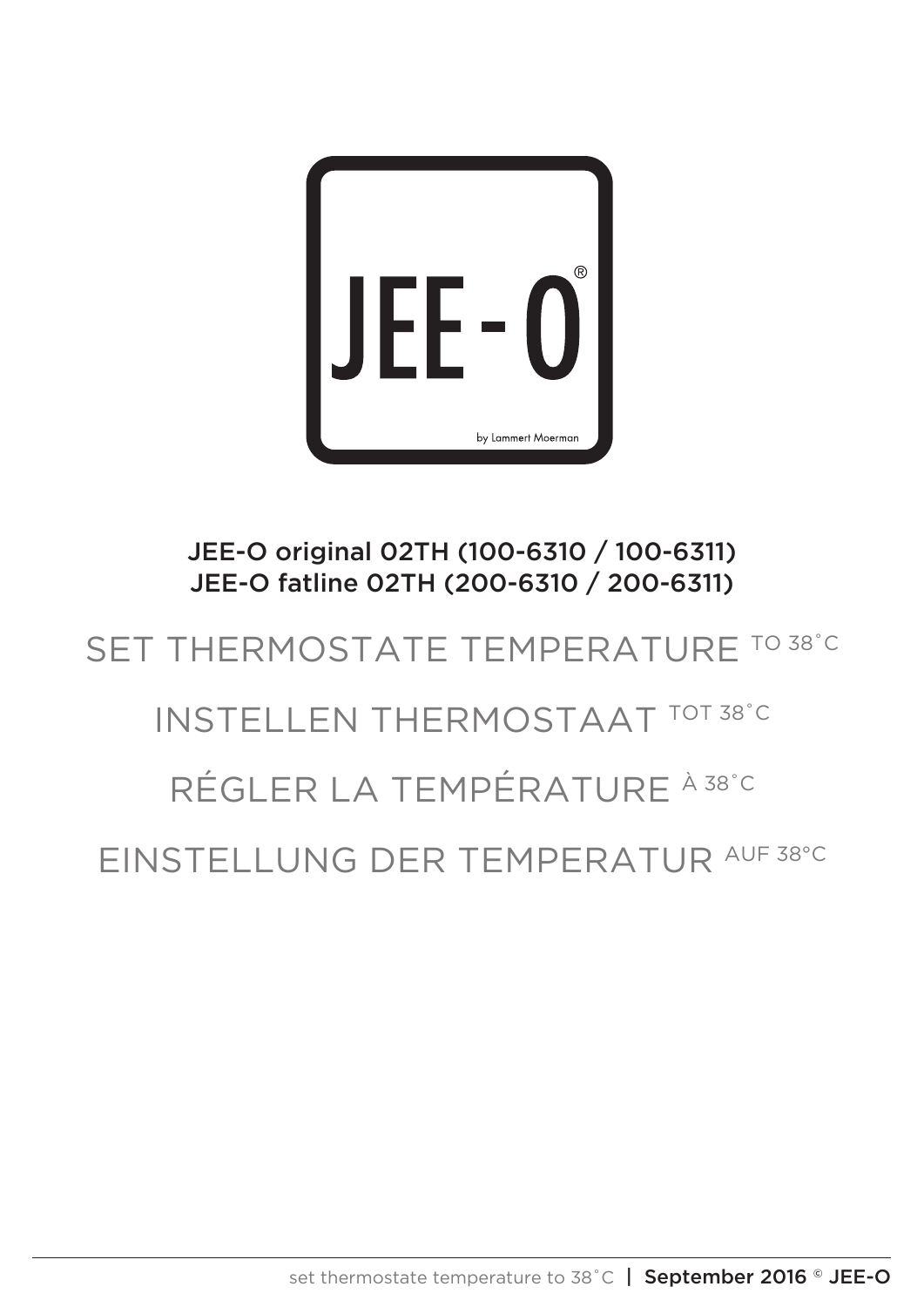1. Install the JEE-O shower, using the instruction guide for your selected model. Next, follow the steps below to set the temperature of the shower to 38˚C.

 Monteer de JEE-O shower volgens de handleiding van het model van uw keuze. Volg onderstaande stappen om deze af te stellen op een temperatuur van 38˚c.

 Installez la douche JEE-O conformément aux instructions de montage du modèle de votre choix. Une fois la douche installée, suivez les étapes présentées ci-dessous pour régler la température à 38°C.

 Die JEE-O-Dusche nach der für das jeweilige Modell geltenden Montageanleitung montieren. Nach Montage der Dusche Einstellung der Temperatur auf 38° C:



2. Turn the thermostat knob (i.e. lower knob) so that the indicator points upwards.

 Zet de thermostaat-knop (onderste) knop met de stift naar boven gericht.

 Faites en sorte que la goupille du bouton inférieur du thermostat soit dirigée vers le haut.

 Den Thermostat-Knopf (unterster Knopf) mit dem Stift nach oben ausrichten.



3. Use a thermometer to measure the temperature of the jet of water produced by the shower. If the temperature of the water is not 38˚C, continue to step 4.

 Meet de uitstroomtemperatuur d.m.v. een temperatuurmeter. Mocht de temperatuur geen 38˚c zijn, ga dan verder naar stap 4. Mesurez la température de sortie d'eau au moyen d'un ther momètre. Si la température n'est pas de 38°C, continuez au point 4. Die Austrittstemperatur mit Hilfe eines Temperaturmessers messen. Sollte die Temperatur keine 38° C sein, fortfahren unter Punkt 4.



4. Detach the thermostat knob by removing the socket-head screw.

 Demonteer de thermostaat-knop d.m.v. het losdraaien van de inbus-schroef.

 Démontez le bouton du thermostat en desserrant la vis à six pans creux.

 Den Thermostat-Knopf durch Losdrehen der Inbusschraube demontieren.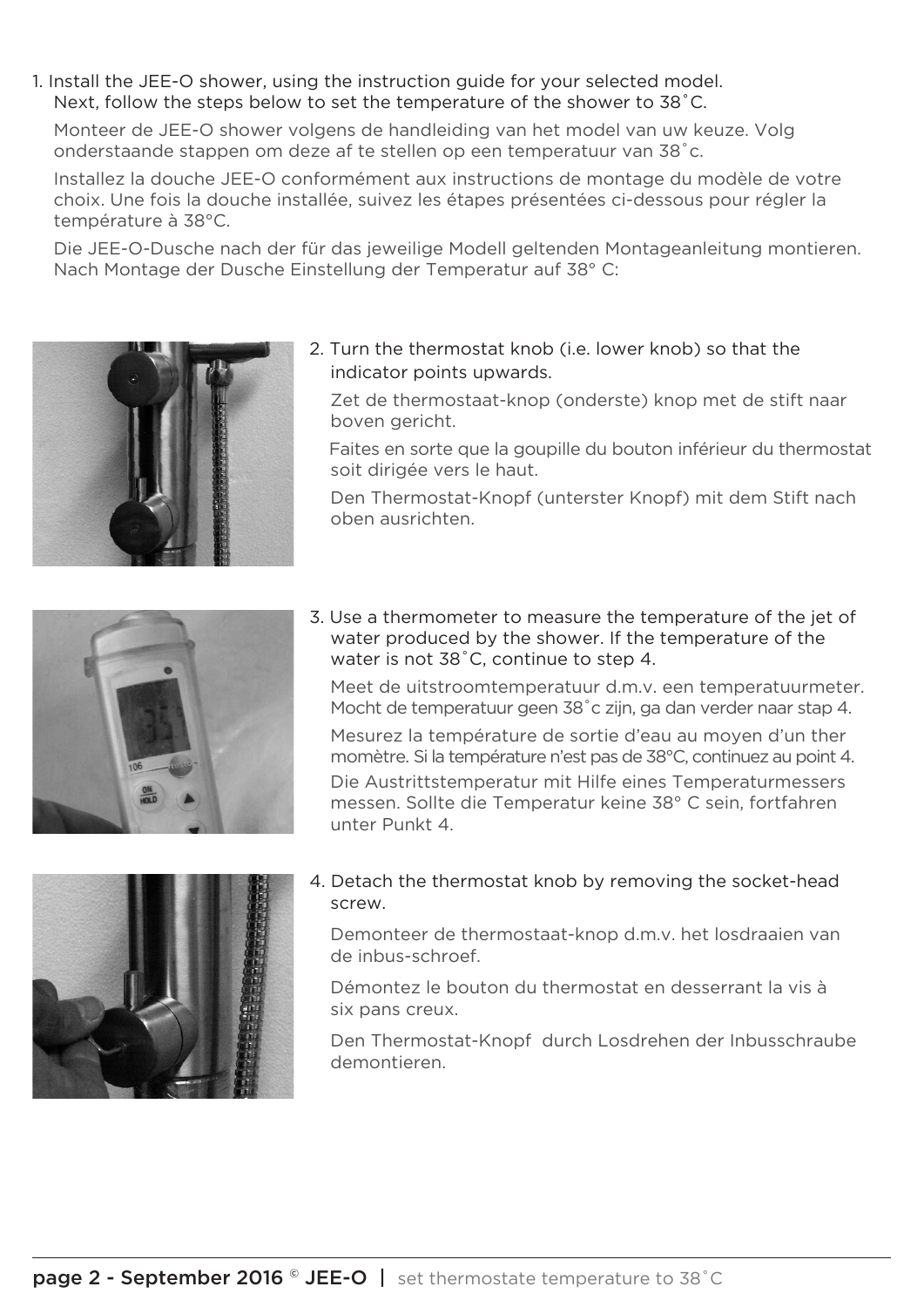

 The thermostat is now visible. Nu is de thermostaat zichtbaar. Le thermostat est maintenant visible. Der Thermostat ist nun sichtbar.



5. Place the thermometer in the jet of water again and adjust the thermostat, turning it counterclockwise to raise the temperature, and clockwise to reduce the temperature, until the desired temperature of 38˚C is reached.

 Hou de meter weer onder de waterstraal en stel d.m.v. het naar links draaien voor het verhogen van de temperatuur en naar rechts voor het verlagen van de temperatuur de de thermostaat in tot de gewenste 38˚c

 Mettez le thermomètre sous le jet d'eau et réglez la température : tournez à gauche pour augmenter la température et tournez à droite pour abaisser la température à 38°C.

 Den Temperaturmesser wiederum unter den Wasserstrahl halten und die Temperatur durch eine Drehung nach links erhöhen bzw. durch eine Drehung nach rechts senken bis die erwünschte Temperatur von 38° C erreicht ist.





- 6. Reassemble the thermostat knob and tighten the socket-head screw with a hex key, making sure that the indicator is pointing upwards.
	- Your JEE-O shower is now ready for use.

 Monteer de thermostaat-knop en draai de inbusschroef handvast. Zorg ervoor dat de stift naar boven gericht is.

Uw JEE-O shower TH is klaar voor gebruik.

 Remontez le bouton du thermostat et serrez bien la vis à six pans creux. Veillez à ce que la goupille soit dirigée vers le haut.

 Votre douche JEE-O TH est maintenant prête à l'emploi. Den Thermostat-Knopf montieren und die Inbusschraube handfest anschrauben. Der Stift sollte nach oben ausgerichtet sein.

Ihre JEE-O-Dusche ist nun gebrauchsfertig.